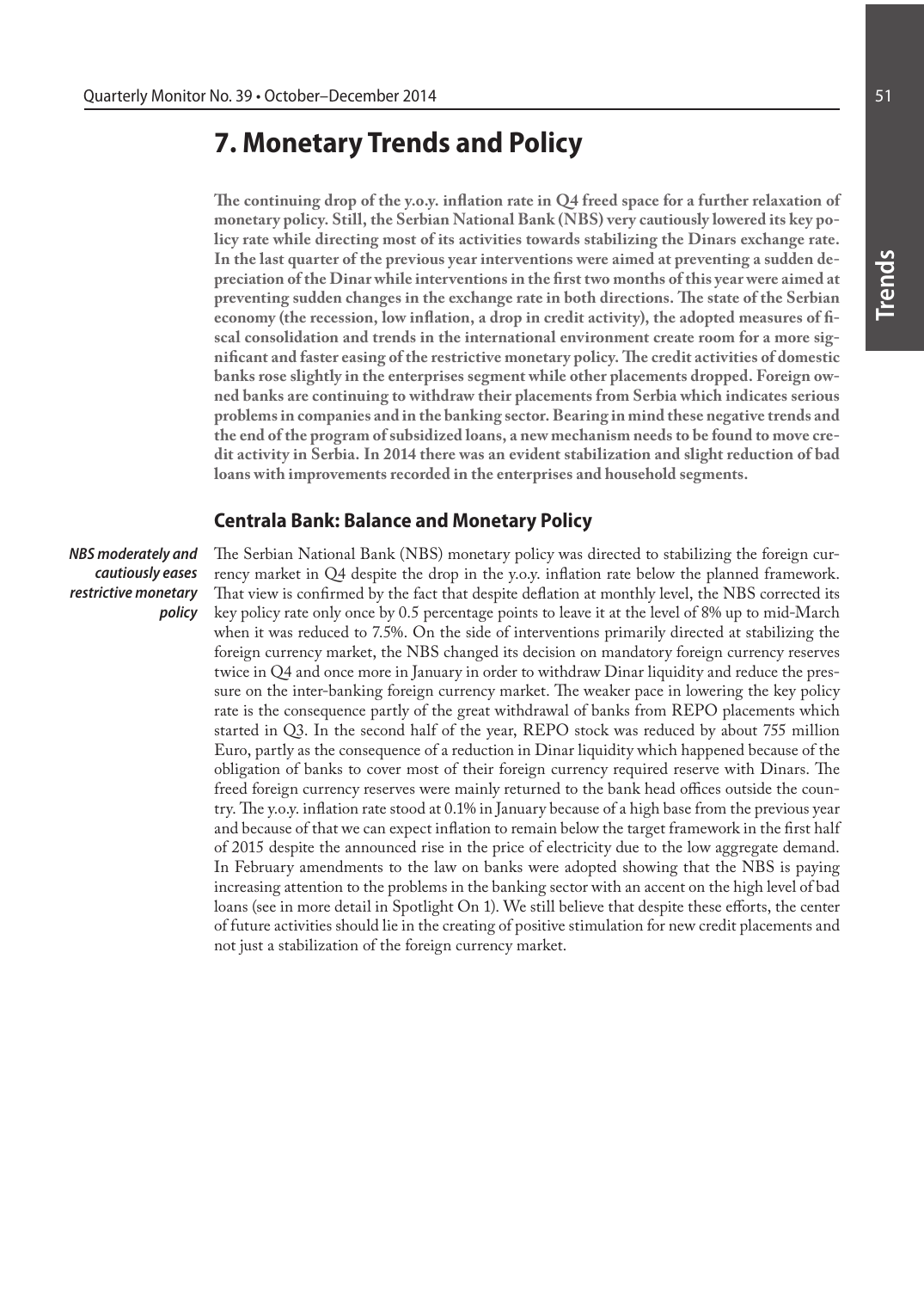|                                                         |            |            | 2012       |            |           |                                              | 2013                                                            | 2014      |           |            |           |            |
|---------------------------------------------------------|------------|------------|------------|------------|-----------|----------------------------------------------|-----------------------------------------------------------------|-----------|-----------|------------|-----------|------------|
|                                                         | Mar        | Jun        | Sep        | Dec        | Mar       | Jun                                          | Sep                                                             | Dec       | Mar       | Jun        | Sep       | Dec        |
| Repo stock (in milions of euros)                        | 1.055.98   | 111.98     | 2.29       | 354.16     | 678.86    | 663.82                                       | 832.03                                                          | 966.40    | 783.96    | 824.19     | 387.39    | 69.48      |
| NBS interest rate                                       | 9.50       | 10.00      | 10.50      | 11.25      | 11.75     | 11.00                                        | 11.00                                                           | 9.50      | 9.50      | 8.50       | 8.50      | 8.00       |
| NBS interest rate                                       | 1.11       | $-2.77$    | $-5.74$    | 1.11       | 6.95      | 3.31                                         | 13.24                                                           | 10.38     | 4.38      | 5.09       | 6.78      | 10.63      |
| NBS interest rate                                       | $-18.43$   | $-7.27$    | $-6.50$    | $-3.99$    | 19.25     | 12.85                                        | 12.83                                                           | 9.25      | 5.28      | 7.08       | 0.03      | $-1.94$    |
| NBS interventions on FX market (in<br>milions of euros) | $-498.50$  | $-1288.80$ | $-1348.30$ | $-1343.30$ | 10.00     | $-215.00$                                    | $-140.00$                                                       | 375.00    | $-800.00$ | $-630.00$  | $-855.00$ | $-1620.00$ |
| <b>INCREASE</b>                                         |            |            |            |            |           | cumulative, in % of initial M2 <sup>1)</sup> |                                                                 |           |           |            |           |            |
| NBS own resreves <sup>2)</sup>                          | $-17.6$    | $-45.4$    | $-35.6$    | $-6.0$     | 12.5      | 7.1                                          | 17.9                                                            | 43.2      | $-31.2$   | $-4.9$     | 2.0       | $-6.6$     |
| <b>NDA</b>                                              | 2.4        | 61.3       | 65.8       | 41.3       | $-15.3$   | $-3.9$                                       | $-16.2$                                                         | $-31.3$   | 12.2      | $-11.4$    | $-7.6$    | 15.6       |
| Government, dinar deposits <sup>3)</sup>                | $-5.1$     | 6.1        | 4.3        | $-4.3$     | 1.0       | $-1.2$                                       | $-4.7$                                                          | $-19.9$   | 3.3       | $-14.6$    | $-24.3$   | $-9.5$     |
| Repo transactions <sup>4)</sup>                         | 2.2        | 53.7       | 59.3       | 40.2       | $-16.0$   | $-14.7$                                      | $-23.8$                                                         | $-30.7$   | 9.2       | 6.5        | 28.9      | 46.0       |
| Other items, net <sup>5)</sup>                          | 5.3        | 1.5        | 2.3        | 5.4        | $-0.3$    | 12.0                                         | 12.4                                                            | 19.3      | $-0.3$    | $-3.4$     | $-12.2$   | $-20.9$    |
| H                                                       | $-15.2$    | 15.9       | 30.2       | 35.3       | $-2.8$    | 3.3                                          | 1.7                                                             | 12.0      | $-19.0$   | $-16.3$    | $-5.6$    | 9.0        |
| o/w: currency in circulation                            | $-3.3$     | $-4.0$     | $-1.4$     | $-1.6$     | $-3.9$    | $-0.7$                                       | 1.0                                                             | 5.4       | $-5.2$    | $-3.5$     | 0.5       | 3.7        |
| o/w: excess liquidity                                   | $-13.6$    | $-1.6$     | $-1.1$     | 5.4        | 0.6       | 2.1                                          | $-1.4$                                                          | 4.4       | $-12.1$   | $-11.6$    | $-7.3$    | $-0.6$     |
|                                                         |            |            |            |            |           |                                              | in millions of euros, cumulative from the beginning of the year |           |           |            |           |            |
| NBS, net                                                | $-1070.60$ | $-2087.45$ | $-2383.97$ | $-1050.95$ | 30.01     | $-992.01$                                    | $-1041.50$                                                      | 943.97    | $-608.63$ | $-725.22$  | 169.79    | $-778.03$  |
| Gross foreign reserves                                  | $-1138.11$ | $-2090.09$ | $-2536.57$ | $-1324.15$ | $-385.77$ | $-1576.91$                                   | $-1822.60$                                                      | 240.33    | $-793.11$ | $-1090.74$ | $-276.23$ | $-1309.69$ |
| Foreign liabilities                                     | 67.51      | 2.64       | 152.60     | 273.20     | 415.78    | 584.90                                       | 781.10                                                          | 703.63    | 184.49    | 365.52     | 446.02    | 531.66     |
| IMF                                                     | 58.24      | $-6.44$    | 138.99     | 258.95     | 401.14    | 568.40                                       | 759.83                                                          | 695.60    | 182.35    | 364.90     | 446.72    | 539.97     |
| Other liabilities                                       | 9.27       | 9.07       | 13.61      | 14.25      | 14.65     | 16.50                                        | 21.27                                                           | 8.03      | 2.14      | 0.61       | $-0.70$   | $-8.31$    |
| NBS, NET RESERVES-STRUCTURE                             |            |            |            |            |           |                                              |                                                                 |           |           |            |           |            |
| 1. NBS, net                                             | $-1070.60$ | $-2087.45$ | $-2389.97$ | $-1050.95$ | 30.01     | $-992.01$                                    | $-1041.50$                                                      | 943.97    | $-608.63$ | $-725.22$  | 169.79    | $-778.03$  |
| 1.1 Commercial banks deposits                           | 459.45     | 740.45     | 1030.19    | 907.59     | 911.80    | 967.01                                       | 1058.25                                                         | 240.42    | $-125.77$ | 91.72      | 28.90     | 610.69     |
| 1.2 Government deposits                                 | 263.40     | 488.43     | 683.75     | 28.63      | $-811.79$ | 47.05                                        | 209.55                                                          | $-359.83$ | 144.17    | 541.44     | $-162.64$ | 48.59      |
| 1.3 NBS own reserves                                    | $-347.74$  | $-858.58$  | $-670.03$  | $-114.73$  | 130.02    | 22.06                                        | 226.30                                                          | 824.56    | $-590.22$ | $-92.05$   | 36.05     | $-118.75$  |
| $(1.3 = 1 - 1.1 - 1.2)$                                 |            |            |            |            |           |                                              |                                                                 |           |           |            |           |            |

**Table T7-1. Serbia: NBS interventions and foreign currency reserves 2012-2014**

Source: NBS.

1) "Initial M2" designates the state of primary money at the start of the current, ie the end of the previous year.

2) Definition of net own reserves NBS is given in section 8 "Monetary trends and policy", Frame 4, QM 5.

3) State includes all levels of government: republic and local.

4) This category includes NBS treasury bonds (BZ) and repo operations.

5) Other domestic net assets includes: domestic loans (net debts from banks, not including BZ and repo transactions; net debts of economy) together with other assets (capital and reserves; and balance items: other assets) and corrected by exchange rate changes.

*There is room for a stronger easing of restrictive monetary policy*

The state of the Serbian economy, adopted measures of fiscal consolidation and trends in the international environment are creating room for a more significant and faster easing of restrictive monetary policy. The economy continues to be in recession, inflation is below the target level (with frequent periods of deflation) and the credit activity of banks has seen a downwards trend for several years. In the second half of the year the government introduced a series of measures aimed at achieving a significant reduction of the fiscal deficit which have already started producing effects which are approximately in harmony with expectations. The European Central Bank started a program of strong monetary expansion which will cause a weakening of the Euro against other currencies in the world. In those circumstances, we believe there is room for an additional easing of restrictive monetary policy both through a lowering of the key policy rate and through a gradual reduction of the required reserves rate. The NBS should ease its restrictive monetary policy until inflation stabilizes at around the middle of the target corridor (4% a year). The NBS would continue preventing sudden depreciations of the Dinar because it would have a negative effect on foreign currency debts in the highly Euro oriented economy such as the Serbian economy.

*An expansive monetary policy would be antirecession and would contribute to improving the competitiveness of the Serbian economy* 

An expansive monetary policy would have a moderate anti-recession effect because lower interest rates would cause a rise in private investments and private spending. If private investments, private spending and exports rise quickly the recession effects of fiscal consolidation would be lesser and shorter lasting. A rise in private investments and private spending depends on a large number of elements, with monetary policy not being the most important but that relatively modest influence should be used. An expansive NBS monetary policy should secure a moderate weakening of the Dinar against the Euro in the next few years despite the strong monetary expansion in the Eurozone. The weakening of the Dinar would stimulate exports and discourage imports which, combined with the planned structural reforms, would have a positive effect on economic activity and employment.

The end of the year was characterized by continued depreciation pressure on the inter-banking foreign currency market. That led to NBS interventions in Q4 which were dominated by the sale of foreign currency totaling 825 million Euro as opposed to purchases totaling just 60 million Euro (Graph T7-2). In 2014, the NBS sold 1.62 billion Euro to slow down the weakening of *Primary money growth in Q4...*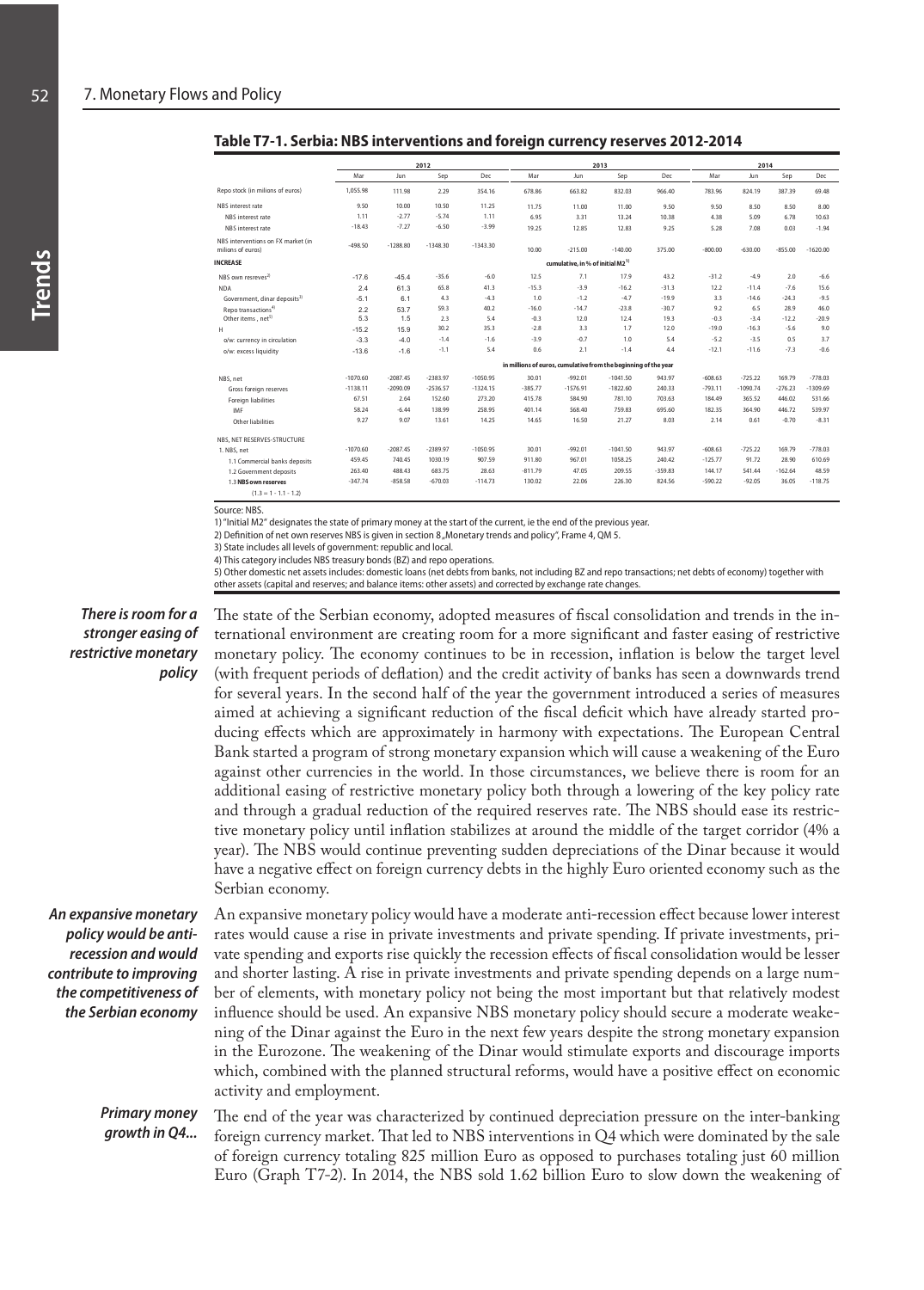*... due to significant withdrawal of banks from REPO placements*

the Dinar (in 2013, the NBS was a net buyer of foreign currency totaling 375 million Euro, Table T7-1). In Q4, the NBS continued freeing up foreign currency liquidity in the banking sector with new changes to the Decision on banks FX reserve requirements. For the first time in mid-October and then again in December and January, the NBS lowered the rate of the FX reserve requirement to the current 26% for obligations with a due date of up to two years and to 19% for obligations with a due date of more than two years. The overall effect was strengthened further with the change of structure of the FX reserve requirement since the portion set aside in Dinars was increased to 38% and to 30% for obligations with due dates of up to and more

**Graph T7-2. Serbia: NBS interventions on interbanking foreign currency market 2010-2014**



than two years. The relatively high increase of the Dinar portion of the FX reserve requirement compared to the decrease of the overall rate meant that business banks had a part of their Dinar liquidity pulled out while their foreign currency liquidity was freed up. In January 2015, the ECB adopted a program of quantitative easing under which, as of March, state bonds would be bough at a monthly level of 60 billion Euro. The planned duration of the program is at least to September 2016 with a possible extension which leads to expectations of more than 1,200 billion Euro being pumped into the Eurozone market.

*More interventions on inter-banking foreign currency market cause drop in net own reserves*

There was an evidently lower number of interventions on the inter-banking foreign currency market in the first two months of 2015 with the NBS making net purchases of 50 million Euro by the end of February (it sold 90 million in January and bought 140 million Euro in February). We feel that it is very positive that the NBS prevented a strengthening of the Dinar with interventions on the foreign currency market since the start of the year. The strengthening of the Dinar in conditions of a high foreign deficit and high unemployment would bring short-term benefits to the population (lower cost of repaying loans, cheaper imported products) but in the long-term it would be harmful because if would cause the closing down of jobs. The greater extent of interventions on the inter-banking foreign currency market caused a drop in the NBS own reserves<sup>1</sup> in Q4 by 155 million Euro while at the level of all of 2014 the net own reserves dropped by 118 million Euro (in Q3 the NBS net own reserves increased by 128 million Euro, Table T7-1). Nonetheless, primary money recorded a growth of 14.67% of the value at the start of the year in Q4 (in Q3 primary money rose by 10.69% of the value at the start of the year). The negative effect of the drop in net own reserves in creating primary money was neutralized with the new rise in net domestic assets which in Q4 stood at 23.21% of the value at the start of the year. As in the previous quarter, the net domestic assets' growth was the consequence of a reduction of REPO placements by 317.5 million Euro, or 17.1% of the value at the start of the year. The increase in net assets in Q4 by 8.69% also had a positive effect on the growth of primary money while the higher rise was compensated by the increase of state Dinar deposits by 14.8% of the value at the start of the year.

## **Monetary System: Structure and Money Mass Trends**

*The money mass recorded a y.o.y. growth in Q4 ...*

Compared to the value at the start of the year, the money mass  $M2^2$  recorded a nominal increase of 8.6% in Q4. This is also the first quarter after more than 18 months in which the loans to the non-state sector were increased by 3% (in Q3 loans to the non-state sector saw a drop of –1.2% y.o.y. and in Q2 –4.5% y.o.y., Table T7-4). Following the correction for inflation during the year

<sup>1</sup> Repaying NBS loans to the IMF also caused a drop in foreign currency reserves (see section on Balance of Payments)

<sup>2</sup> Monetary aggregate M2 in the section Monetary Trends and Policy includes the lesser aggregate M1, savings and timed deposits as well as foreign currency deposits in business banks. The the aggregate M2 which we observe is equal to the monetary aggregate M3 in NBS reports.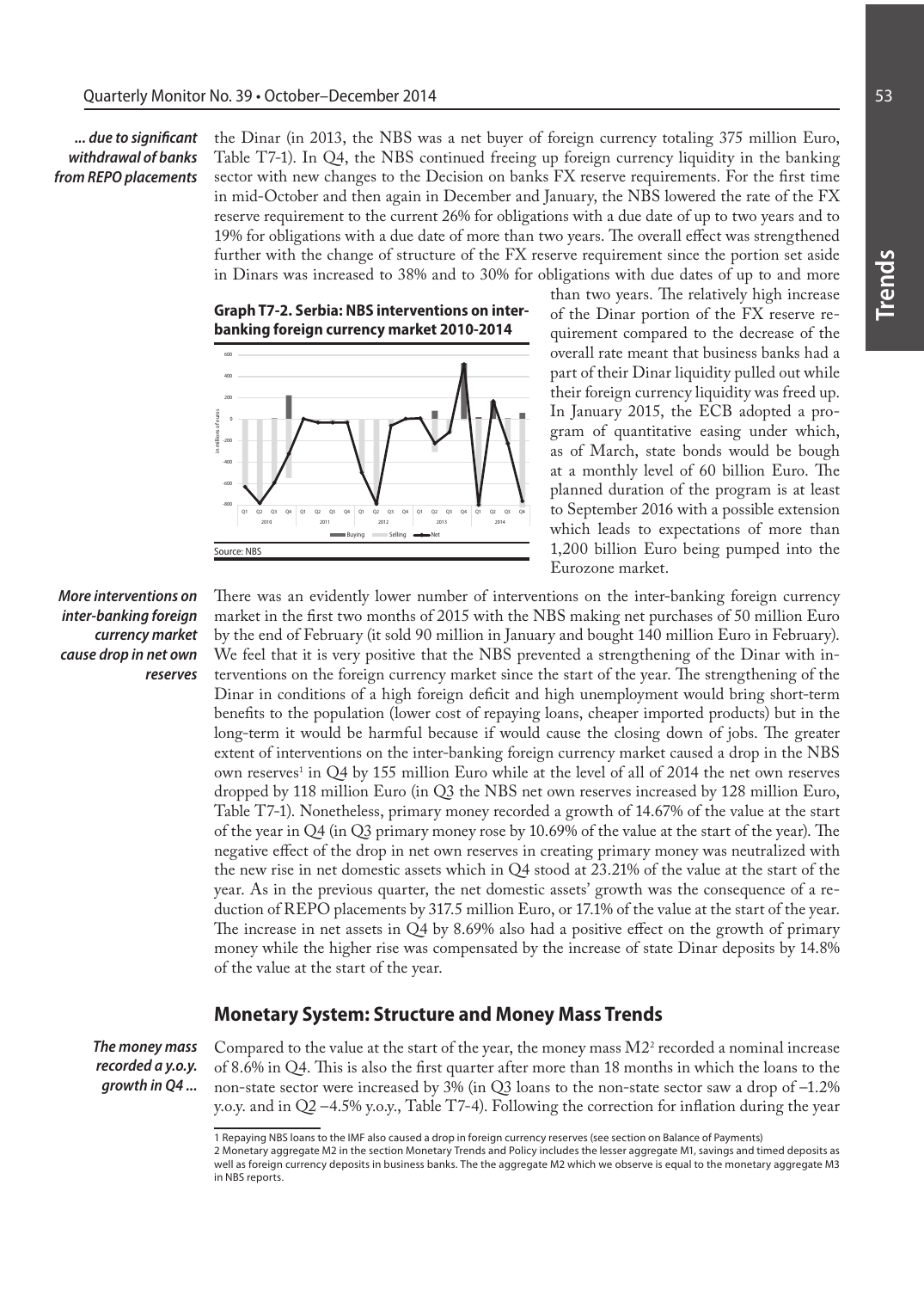# *... caused by a slight rise in credit activity in the non-state sector*

which was extremely low, the real growth of the M2 at annual level stood at 6.7% with loans to the non-state sector at annual level recording an increase of 1.2%. Taking into consideration the depreciation of the Dinar in all of 2014, loans to the non-state sector recorded a drop of –2.5% with a clear trend from the start of the year of slowing down following that drop (after the correction for the exchange rate changes in Q1 a drop of –10.3%, in Q2 –6.75% while in Q3 the drop stood at  $-5.85%$ ).

**Graph T7-3. Serbia: money mass trends as percentage of GDP, 2005-2014**



At quarterly level, the money mass saw a rise of 2.7% of the value at the start of the year (in Q3 a quarterly rise of 4.5%, Table T7-4), in which the biggest contribution was due to changes in the state of the net domestic assets. Unlike the previous quarter, the net domestic assets now contributed positively to the growth of the money mass because of an increase of 3.4% of the M2 since the start of the year. The other key element the net foreign assets recorded a minimal reduction of 0.6% of the value of the M2 at the start of the year in Q4 following a big increase in Q3 (in Q3 the net foreign assets rose by 11.8%).

#### **Table T7-4. Serbia: growth of money and contributing aggregates, 2012–2014**

|                                                                            |                                     |         |                |         |        |                                              |         |         | 2014    |         |        |        |  |
|----------------------------------------------------------------------------|-------------------------------------|---------|----------------|---------|--------|----------------------------------------------|---------|---------|---------|---------|--------|--------|--|
|                                                                            | 2012                                |         |                |         |        |                                              | 2013    |         |         |         |        |        |  |
|                                                                            | Mar                                 | Jun     | Sep            | Dec     | Mar    | Jun                                          | Sep     | Dec     | Mar     | Jun     | Sep    | Dec    |  |
|                                                                            |                                     |         |                |         |        | y-o-y, in %                                  |         |         |         |         |        |        |  |
| $M2^{1}$                                                                   | 14.0                                | 18.1    | 13.8           | 9.6     | 8.2    | 4.5                                          | 6.1     | 4.6     | 4.2     | 4.8     | 6.6    | 8.6    |  |
| Credit to the non-government sector <sup>2)</sup>                          | 14.4                                | 14.0    | 16.6           | 9.8     | 1.9    | $-0.5$                                       | $-4.4$  | $-4.5$  | $-6.1$  | $-4.5$  | $-1.2$ | 3.0    |  |
| Credit to the non-government sector <sup>2</sup> , adjusted <sup>3)</sup>  | 8.6                                 | 4.6     | $\overline{7}$ | 3.8     | 1.6    | 0.6                                          | $-4.1$  | $-5.0$  | $-8.2$  | $-5.4$  | $-3.7$ | $-0.7$ |  |
| Households                                                                 | 5.7                                 | 3.3     | 3              | 2.5     | 3.0    | 2.9                                          | 2.9     | 2.6     | 2.0     | 2.5     | 3.0    | 3.6    |  |
| Enterprises                                                                | 10.1                                | 5.3     | 9.1            | 4.4     | 0.9    | $-0.6$                                       | $-7.6$  | $-8.8$  | $-13.4$ | $-9.7$  | $-7.3$ | $-3.2$ |  |
|                                                                            | real y-o-y, in %                    |         |                |         |        |                                              |         |         |         |         |        |        |  |
| $M2^{1}$                                                                   | 10.1                                | 12.0    | 3.4            | $-2.2$  | $-2.6$ | $-5$                                         | 1.2     | 2.3     | 1.9     | 3.5     | 4.3    | 6.7    |  |
| Credit to the non-government sector <sup>2)</sup>                          | 10.5                                | 8.1     | 5.9            | $-2.0$  | $-8.2$ | $-9.2$                                       | $-8.9$  | $-6.5$  | $-8.3$  | $-5.7$  | $-3.3$ | 1.2    |  |
| Credit to the non-government sector <sup>2)</sup> , adjusted <sup>3)</sup> | 4.9                                 | $-1.2$  | $-3.6$         | $-8.1$  | $-8.7$ | $-8.2$                                       | $-8.5$  | $-7.0$  | $-10.3$ | $-6.7$  | $-5.8$ | $-2.5$ |  |
| Households                                                                 | 2.0                                 | $-2.4$  | $-7.2$         | $-9.2$  | $-7.5$ | $-6.1$                                       | $-1.9$  | 0.4     | $-0.3$  | 1.2     | 0.7    | 1.8    |  |
| Enterprises                                                                | 6.3                                 | $-0.5$  | $-1.7$         | $-7.5$  | $-9.3$ | $-9.3$                                       | $-11.8$ | $-10.7$ | $-15.4$ | $-10.8$ | $-9.3$ | $-4.9$ |  |
|                                                                            | in bilions of dinars, end of period |         |                |         |        |                                              |         |         |         |         |        |        |  |
| $M2^{1}$                                                                   | 1.499.7                             | 1,588.6 | 1.607.6        | 1.641.7 | 1622.7 | 1659.8                                       | 1705.8  | 1719.3  | 1691.4  | 1740.2  | 1818.4 | 1864.7 |  |
| $M2^{1)}$ dinars                                                           | 445.0                               | 444.6   | 467.4          | 480.6   | 478.8  | 492.5                                        | 519.5   | 547.6   | 516.4   | 555.3   | 587.1  | 614.5  |  |
| Fx deposits (enterprise and housholds)                                     | 1.054.7                             | 1.144.0 | 1.140.2        | 1.161.1 | 1143.8 | 1167.3                                       | 1186.3  | 1169.3  | 1175.0  | 1185.0  | 1231.3 | 1250.2 |  |
|                                                                            |                                     |         |                |         |        | cumulative, in % of opening M2 <sup>4)</sup> |         |         |         |         |        |        |  |
| $M2^{1}$                                                                   | 0.1                                 | 6.1     | 7.3            | 9.6     | $-1.2$ | 1.1                                          | 3.9     | 4.6     | $-1.5$  | 1.4     | 5.9    | 8.6    |  |
| NFA, dinar increase                                                        | $-5.6$                              | $-4.5$  | $-7.9$         | 0.2     | 7.2    | 2.7                                          | 5.2     | 10.6    | 0.2     | $-0.1$  | 11.7   | 11.1   |  |
| <b>NDA</b>                                                                 | 5.7                                 | 10.5    | 15.2           | 9.4     | $-8.4$ | $-1.6$                                       | $-1.3$  | $-6.0$  | $-1.6$  | 1.4     | $-5.8$ | $-2.4$ |  |

Source: NBS

1) Money mass: components – see Analitical and Notation Conventions *QM*.

2) Loans to the non-state sector – loans to the economy (including local government) and households.

3) Trends are corrected by changes to the exchange rate. Corrections are implemented with the assumption that 70% of loans to the non-state sector (both households and the economy) are indexed in Euro.

4) Initial M2 designates the state of the M2 at the start of the current and end of previous year.



*… with foreign currency deposits leading* 



At the end of Q4 the growth structure of the money mass M2 of 8.6% y.o.y. shows a positive contribution of all the individual elements of this monetary aggregate. Although the growth in previous quarters was carried by the increase of the lesser aggregate M1, in Q4 its contribution remained at 2.3 percentage points of the overall growth of the M2. Foreign currency deposits in Q4 once again took the role of the leading elements of growth and they accounted for 4.7 percentage points of the total increase of the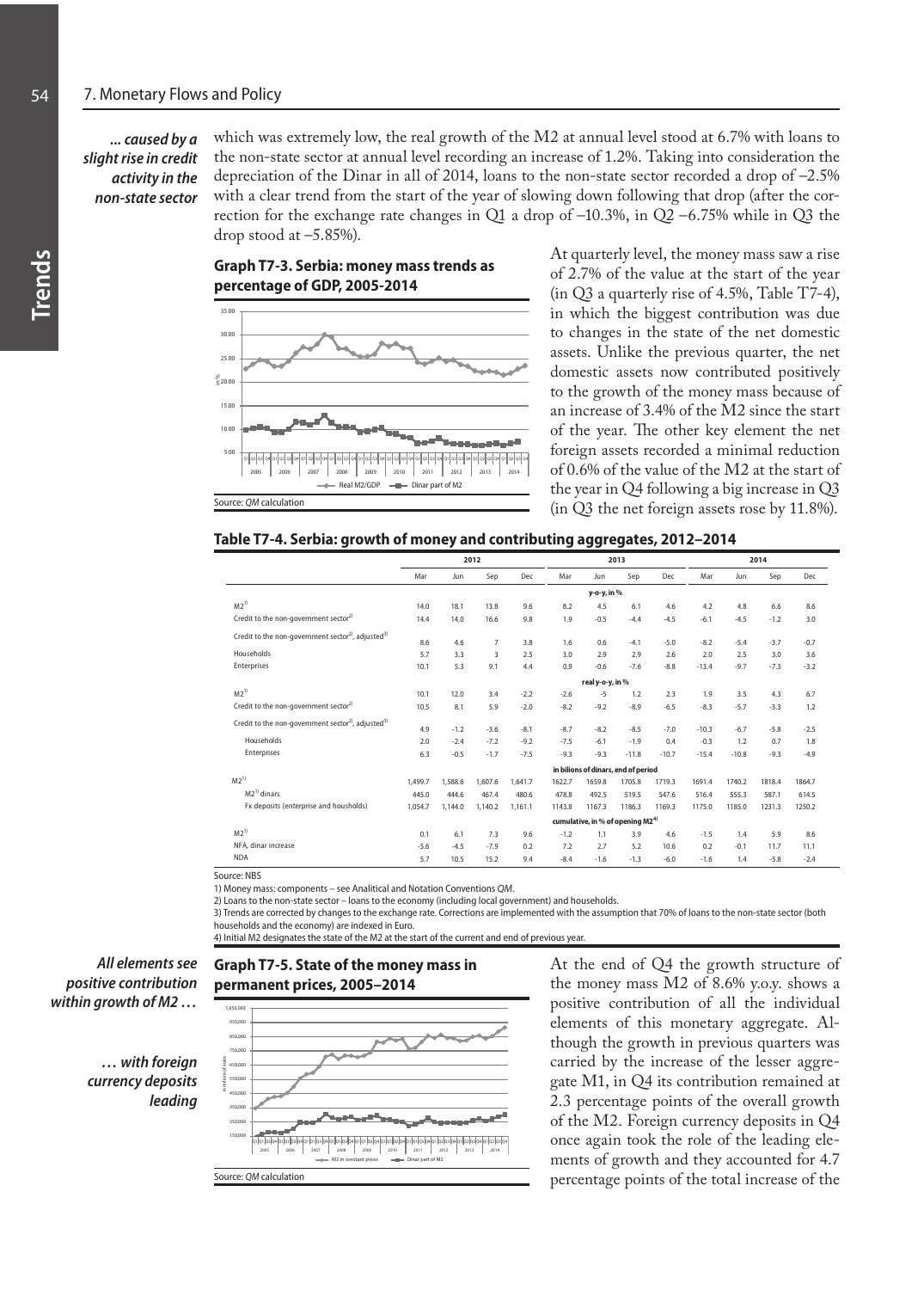M2 at y.o.y. level (in Q3 the foreign currency deposit contribution was 2.6 percentage points and the M1 explained 3.3 percentage points of the y.o.y. growth of the M2). Although they had the lowest individual contribution, savings and timed deposits contributed to the y.o.y. growth of the M2 with 1.4 percentage points which we feel is a positive trend bearing in mind that this element prior to Q3 2014 recorded negative values from more than two years.

# **Banking Sector: Placements and Sources of Financing**

*Loans to the enterprises in Q4 rise …*

*… but the population frees itself of debt again* The drop in the placements of business banks which was noted in the previous quarter grew stronger in Q4 which saw a reduction of 432 million Euro (in Q3 the drop in the overall placements of banks stood at 85 million, Table T7-6). The drop in placements was once more the result of the withdrawal of banks from REPO bills which in Q4 stood at 313 million Euro (in Q3 the withdrawal from REPO placements stood at 423 million Euro). Another cause of the drop in overall placements in Q4 was the drop in net loans to the state of 124 million Euro because of an increase in state deposits in this period. The situation was partly better in the case of credit activities in the non-state sector. In Q4, there was an increase in credit placements to the enterprises sector by 61 million Euro which is mainly the consequence of the use of funds from the program of subsidized loans to maintain liquidity and finance permanent turnover funds. The positive effect of the growth of this placement was almost completely neutralized since the households was freed of debts totaling 57 million Euro in Q4. Because of that, the overall rise in placements to the non-state sector stood at just 4 million Euro. Take into account foreign sources of credit and the situation grows worse because of the fact that companies repaid 91 million Euro in debts in Q4 on the basis of cross-border loans. Viewed in total, the enterprises and the households repaid 87 million Euro in debts to both domestic and foreign sources in Q4 (Graph T7-7).

### Table T7-6. Serbia: Bank operations – sources and structure of placements, corrected<sup>1)</sup> trends, **2012-2014**

|                                                               | 2012                                                            |        |          |        |                |        | 2013   |          | 2014   |        |         |        |  |
|---------------------------------------------------------------|-----------------------------------------------------------------|--------|----------|--------|----------------|--------|--------|----------|--------|--------|---------|--------|--|
|                                                               | Mar                                                             | Jun    | Sep      | Dec    | Mar            | Jun    | Sep    | Dec      | Mar    | Jun    | Sep     | Dec    |  |
|                                                               | in millions of euros, cumulative from the beginning of the year |        |          |        |                |        |        |          |        |        |         |        |  |
| Funding(-, increase in liabilities)                           | 672                                                             | 692    | 472      | $-384$ | 109            | 341    | 213    | 420      | 578    | 540    | 504     | 678    |  |
| Domestic deposits                                             | 589                                                             | 146    | 15       | $-459$ | $\overline{4}$ | $-56$  | $-325$ | $-394$   | 240    | $-32$  | $-382$  | $-460$ |  |
| Households deposits                                           | $-49$                                                           | $-189$ | $-296$   | $-578$ | $-87$          | $-132$ | $-252$ | $-423$   | 45     | $-105$ | $-149$  | $-250$ |  |
| dinar deposits                                                | 30                                                              | 69     | 36       | 11     | 16             | $-34$  | $-110$ | $-279$   | 27     | $-51$  | $-75$   | $-143$ |  |
| fx deposits                                                   | $-79$                                                           | $-258$ | $-332$   | $-589$ | $-102$         | $-98$  | $-141$ | $-144$   | 17     | $-54$  | $-74$   | $-107$ |  |
| Enterprise deposits                                           | 638                                                             | 336    | 311      | 120    | 91             | 76     | $-73$  | 29       | 195    | 72     | $-233$  | $-210$ |  |
| dinar deposits                                                | 362                                                             | 304    | 230      | 99     | $-11$          | $-11$  | $-109$ | $-162$   | 210    | 45     | $-1.59$ | $-273$ |  |
| fx deposits                                                   | 275                                                             | 31     | 81       | 21     | 102            | 87     | 36     | 191      | $-15$  | 27     | $-75$   | 63     |  |
| Foreign liabilities                                           | 3                                                               | 345    | 335      | 127    | 357            | 406    | 588    | 806      | 358    | 396    | 610     | 907    |  |
| Capital and reserves                                          | 80                                                              | 200    | 123      | $-52$  | $-252$         | $-9$   | $-50$  | 8        | $-20$  | 176    | 276     | 232    |  |
| Gross foreign reserves(-, decline in assets)                  | $-199$                                                          | 371    | 164      | 284    | $-278$         | $-104$ | 84     | $-304$   | 193    | 215    | 673     | 1.019  |  |
| Credits and Investment <sup>1)</sup>                          | 409                                                             | $-424$ | 201      | 521    | 123            | $-169$ | $-67$  | 42       | $-343$ | 66     | $-19$   | $-451$ |  |
| Credit to the non-government sector, total                    | 309                                                             | 136    | 784      | 589    | $-23$          | $-348$ | $-551$ | $-875$   | $-577$ | $-382$ | $-300$  | $-296$ |  |
| Enterprises                                                   | 375                                                             | 161    | 741      | 552    | $-71$          | $-463$ | $-728$ | $-1.018$ | $-570$ | $-488$ | $-471$  | $-410$ |  |
| Households                                                    | $-36$                                                           | $-25$  | 42       | 37     | 48             | 115    | 177    | 143      | $-7$   | 105    | 171     | 114    |  |
| Placements with NBS (Repo transactions<br>and treasury bills) | $-28$                                                           | $-944$ | $-1.052$ | $-701$ | 321            | 319    | 492    | 628      | $-176$ | $-133$ | $-556$  | $-869$ |  |
| Government, net <sup>2)</sup><br><b>MEMORANDUM ITEMS</b>      | 128                                                             | 385    | 470      | 632    | $-175$         | $-140$ | -8     | 290      | 411    | 581    | 837     | 713    |  |
| Required reserves and deposits                                | $-552$                                                          | $-418$ | $-451$   | $-265$ | $-17$          | $-87$  | $-443$ | $-134$   | $-2$   | $-215$ | $-223$  | $-730$ |  |
| Other net claims on NBS <sup>3)</sup>                         | $-199$                                                          | $-20$  | $-42$    | 58     | $-154$         | $-85$  | 118    | 44       | $-136$ | $-135$ | -4      | 110    |  |
| o/w: Excess reserves                                          | $-187$                                                          | 45     | 54       | 10     | $-151$         | $-96$  | 60     | 38       | $-156$ | $-162$ | -9      | 112    |  |
| Other items <sup>4)</sup>                                     | 150                                                             | 222    | 56       | 146    | 100            | 50     | 54     | $-22$    | $-289$ | $-454$ | $-822$  | $-592$ |  |
| Effective required reserves (in %) <sup>5)</sup>              | 22                                                              | 23     | 23       | 23     | 25             | 24     | 22     | 23       | 23     | 22     | 22      | 19     |  |

Source: NBS

1) Calculating yield is done under the assumption that 70% of the overall placement is indexed in Euro. Yields for original Dinar values of deposits are calculated based on the average exchange rate for the period. For foreign currency deposits – as the difference in the state caculated under the exchange rate at the ends of the period. Capital and reserves are calculated based on the Euro exchange rate at the ends of the period and do not include the effects of the exchange rate of the calculation of the remainder of the balance.

2) NBS bonds includes state bonds and NBS treasury bonds which are sold at repo rates and at rates set on the market for permanent auction sales with a due date greater than 14 days.

3) Net crediting of the state: loans approved to the state are reduced by the state deposits with business banks; the negative prefix denotes a higher growth of deposits than of loans. The state includes all levels of government: republic and local level.

4) Other debts of the NBS (net): the difference between what the banks are owed by the NBS based on cash and free reserves and dues to the NBS. 5) Items in bank balances: other assets, deposits of companies in liquidation, inter-banking relationships (net) and other assets not including capital and reserves.

6) Effective mandatory reserves means the mandatory reserve and deposits in the total of overall deposits (population and economy) and bank debts abroad. The basis to calculate mandatory reserves does not include subordinate debts because they are not available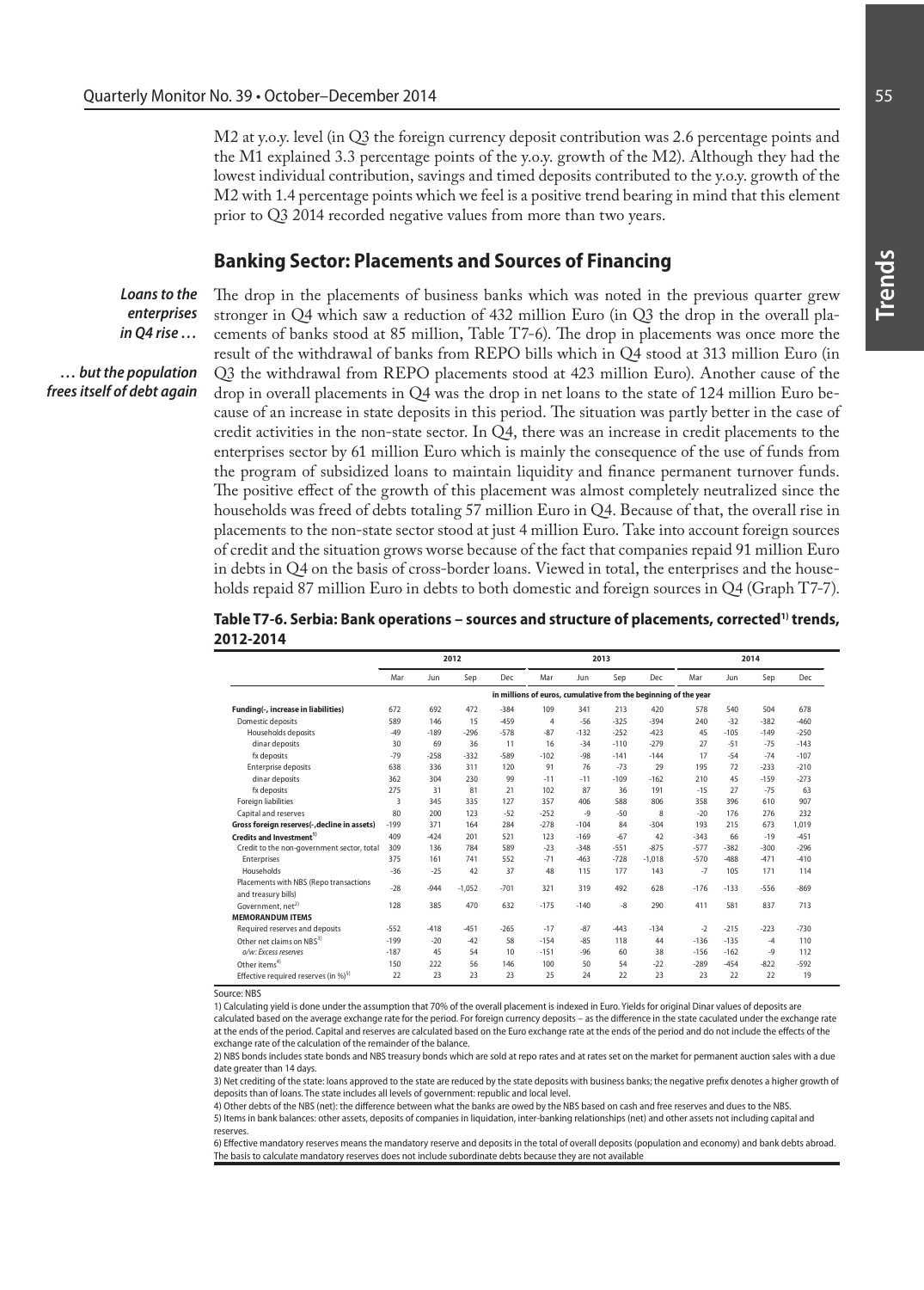**Graph T7-7. Serbia: yield of new loans to enterprises and households, 2005-2014**



#### **Graph T7-8. Serbia: overall credit debts in % of GDP, 2007-2014**



*Sources for new placements are dropping …*

*… because of repayment of bank debts abroad*

On the side of the sources for new placements, there are also negative trends in the domestic banking sector. Following a slight rise in the previous quarter, Q4 registered a drop in the sources by 174 million Euro (in Q3 sources rose by 36 million Euro, Table T7-6). Within the total sources for placements, domestic deposits had a positive effect due to the increase of 78 million Euro. Within that, the households sector increased its deposits with business banks in Q4 by 101 million Euro of which 2/3 in Dinars and the rest in foreign currency. The deposits of the enterprises registered a drop which is typical for the end of the year and in Q4 they stood at 23 million Euro. The increase

## **Graph T7-9. Serbia: level of foreign currency deposits, 2005-2014**



of the capital and reserves of business banks of 44 million Euro had a positive effect on the rise in the sources for new placements in Q4 which increased the credit potential in this quarter. Despite the positive contributions of these two sources, the repayment of foreign debts by business banks totaling 297 million Euro cased a drop in overall sources for new placements at quarterly level (in Q3 the banks repaid 214 million Euro of foreign debts). Domestic banks repaid a total of 907 million Euro in earlier loans from their central offices abroad which is more than was repaid on the same basis in 2013 when 806 million Euro were repaid.

|                           | 2009  | 2010  | 2011  | 2012  |       |                              |       |       |       | 2013  |       | 2014  |       |       |       |
|---------------------------|-------|-------|-------|-------|-------|------------------------------|-------|-------|-------|-------|-------|-------|-------|-------|-------|
|                           | Dec   | Dec   | Dec   | Mar   | Jun   | Sep                          | Dec   | Mar   | Jun   | Sep   | Dec   | Mar   | Jun   | Sep   | Dec   |
|                           |       |       |       |       |       | balance at the end of period |       |       |       |       |       |       |       |       |       |
| Corporate                 | 12.14 | 14.02 | 17.07 | 17.72 | 19.26 | 19.04                        | 19.06 | 22.62 | 27.77 | 31.13 | 27.76 | 28.67 | 28.12 | 26.76 | 25.5  |
| Entrepreneurs             | 11.21 | 15.8  | 17.07 | 16.05 | 18.47 | 17.56                        | 15.92 | 16.79 | 18.19 | 20.86 | 20.82 | 21.11 | 29.77 | 43.61 | 43.29 |
| Individuals               | 6.69  | 6.71  | 7.24  | 7.57  | 7.69  | 8.05                         | 8.32  | 8.44  | 8.37  | 8.14  | 8.59  | 8.7   | 9.22  | 11.41 | 9.97  |
| Ammount of dept by        |       |       |       |       |       |                              |       |       |       |       |       |       |       |       |       |
| NPL (in bilions of euros) | 1.58  | 1.94  | 2.63  | 2.67  | 2.71  | 2.97                         | 3.19  | 3.87  | 4.47  | 4.82  | 4.09  | 4.05  | 4.07  | 3.81  | 3.70  |
| Source: OM calculation    |       |       |       |       |       |                              |       |       |       |       |       |       |       |       |       |

*Stimulating bank credit activities should become an important goal for the NBS* 

The credit activities of banks has seen a downward tendency for several years with occasional breaks. One thing that is of special concern is the fact that loans to the economy are dropping since without a growth of credit activity its recovery is hard to achieve. Since the start of the crisis, the state has implemented a program of subsidized loans on several occasions managing to stimulate credit activity to a relatively significant degree but only temporarily. Considering the fact that no funds for new programs of subsidized loans were earmarked in the program of fiscal consolidation (and that probably was not even possible) the question arises of how it is possible to

**Trends**